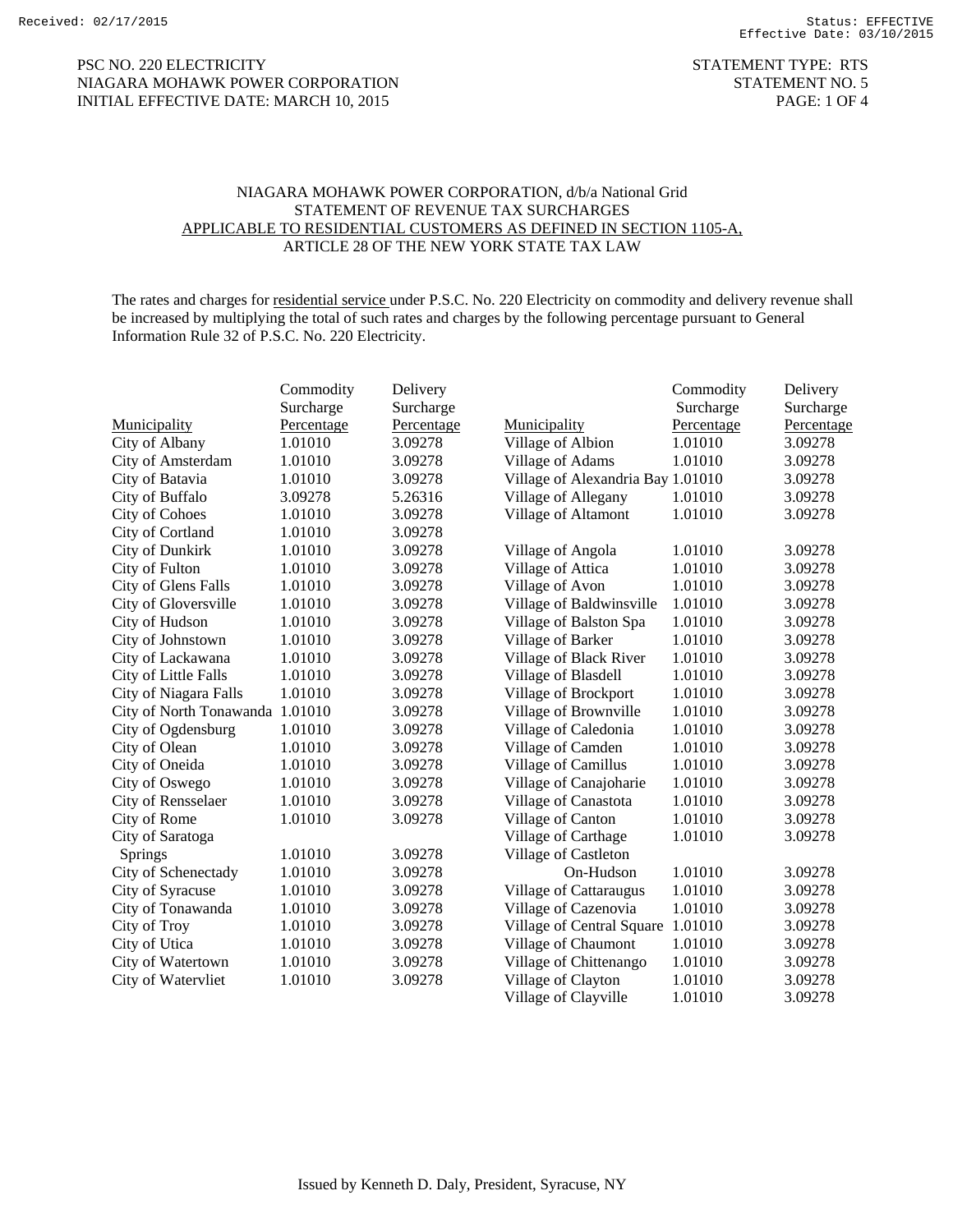# PSC NO. 220 ELECTRICITY STATEMENT TYPE: RTS NIAGARA MOHAWK POWER CORPORATION STATEMENT NO. 5 INITIAL EFFECTIVE DATE: MARCH 10, 2015 PAGE: 2 OF 4

|                          | Commodity  | Delivery   |                                    | Commodity  | Delivery   |
|--------------------------|------------|------------|------------------------------------|------------|------------|
|                          | Surcharge  | Surcharge  |                                    | Surcharge  | Surcharge  |
| Municipality             | Percentage | Percentage | Municipality                       | Percentage | Percentage |
| Village of Cleveland     | 1.01010    | 3.09278    | Village of Middleburgh             | 1.01010    | 3.09278    |
| Village of Cobleskill    | 1.01010    | 3.09278    | Village of Middleport              | 1.01010    | 3.09278    |
| Village of Colonie       | 1.01010    | 3.09278    | Village of Minoa                   | 1.01010    | 3.09278    |
| Village of Corfu         | 1.01010    | 3.09278    | Village of North Collins           | 1.01010    | 3.09278    |
| Village of Corinth       | 1.01010    | 3.09278    |                                    |            |            |
| Village of Croghan       | 1.01010    | 3.09278    |                                    |            |            |
| Village of Deferie       | 1.01010    | 3.09278    | Village of North Syracuse 1.01010  |            | 3.09278    |
| Village of Deleva        | 1.01010    | 3.09278    |                                    |            |            |
| Village of Depew         | 1.01010    | 3.09278    | Village of Norwood                 | 1.01010    | 3.09278    |
| Village of Deruyter      | 1.01010    | 3.09278    | Village of Oakfield                | 1.01010    | 3.09278    |
| Village of Dexter        | 1.01010    | 3.09278    | Village of Phoenix                 | 1.01010    | 3.09278    |
| Village of Dolgeville    | 1.01010    | 3.09278    | Village of Poland                  | 1.01010    | 3.09278    |
| Village of East Syracuse | 1.01010    | 3.09278    | Village of Portville               | 1.01010    | 3.09278    |
|                          |            |            | Village of Potsdam                 | 1.01010    | 3.09278    |
| Village of Farnham       | 1.01010    | 3.09278    | Village of Pulaski                 | 1.01010    | 3.09278    |
| Village of Fayetteville  | 1.01010    | 3.09278    | Village of Richville               | 1.01010    | 3.09278    |
| Village of Fort Ann      | 1.01010    | 3.09278    | Village of Sackets Harbor 1.01010  |            | 3.09278    |
| Village of Fort Edward   | 1.01010    | 3.09278    | Village of Sandy Creek             | 1.01010    | 3.09278    |
| Village of Fort Plain    | 1.01010    | 3.09278    | Village of Saranac Lake            | 1.01010    | 3.09278    |
| Village of Frankfort     | 1.01010    | 3.09278    | Village of Schaghticoke            | 1.01010    | 3.09278    |
| Village of Fredonia      | 1.01010    | 3.09278    | Village of Schoharie               | 1.01010    | 3.09278    |
| Village of Galway        | 1.01010    | 3.09278    | Village of Scotia                  | 1.01010    | 3.09278    |
| Village of Geneseo       | 1.01010    | 3.09278    | Village of Scottsville             | 1.01010    | 3.09278    |
| Village of Glen Park     | 1.01010    | 3.09278    | Village of Sharon Springs 1.01010  |            | 3.09278    |
| Village of Gouverneur    | 1.01010    | 3.09278    | Village of Sinclairville           | 1.01010    | 3.09278    |
| Village of Greenwich     | 1.01010    | 3.09278    | Village of Skaneateles             | 1.01010    | 3.09278    |
| Village of Herkimer      | 1.01010    | 3.09278    | Village of So. Glens Falls 1.01010 |            | 3.09278    |
| Village of Homer         | 1.01010    | 3.09278    | Village of Solvay                  | 1.01010    | 3.09278    |
| Village of Honeoye Falls | 1.01010    | 3.09278    | Village of Speculator              | 1.01010    | 3.09278    |
| Village of Hoosick Falls | 1.01010    | 3.09278    | Village of St.Johnsville           | 1.01010    | 3.09278    |
| Village of Hudson Falls  | 1.01010    | 3.09278    | Village of Sylvan Beach            | 1.01010    | 3.09278    |
| Village of Ilion         | 1.01010    | 3.09278    | Village of Tully                   | 1.01010    | 3.09278    |
| Village of Kenmore       | 1.01010    | 3.09278    | Village of Valley Mills            | 1.01010    | 3.09278    |
| Village of Lacoma        | 1.01010    | 3.09278    | Village of Victory Mills           | 1.01010    | 3.09278    |
| Village of Lake George   | 1.01010    | 3.09278    | Village of Voorheesville           | 1.01010    | 3.09278    |
| Village of Leroy         | 1.01010    | 3.09278    | Village of Waddington              | 1.01010    | 3.09278    |
| Village of Lewiston      | 1.01010    | 3.09278    | Village of Wellsville              | 1.01010    | 3.09278    |
| Village of Liverpool     | 1.01010    | 3.09278    | Village of West Carthage           | 1.01010    | 3.09278    |
| Village of Livonia       | 1.01010    | 3.09278    | Village of Williamsville           | 1.01010    | 3.09278    |
| Village of Lyondonville  | 1.01010    | 3.09278    | Village of Youngstown              | 1.01010    | 3.09278    |
| Village of Malone        | 1.01010    | 3.09278    | All Other Municipalities           | 0.00000    | 2.04082    |
| Village of Manlius       | 1.01010    | 3.09278    |                                    |            |            |
| Village of Massena       | 1.01010    | 3.09278    |                                    |            |            |
| Village of Mayfield      | 1.01010    | 3.09278    |                                    |            |            |
| Village of McGraw        | 1.01010    | 3.09278    |                                    |            |            |
| Village of Medina        | 1.01010    | 3.09278    |                                    |            |            |
| Village of Mexico        | 1.01010    | 3.09278    |                                    |            |            |
|                          |            |            |                                    |            |            |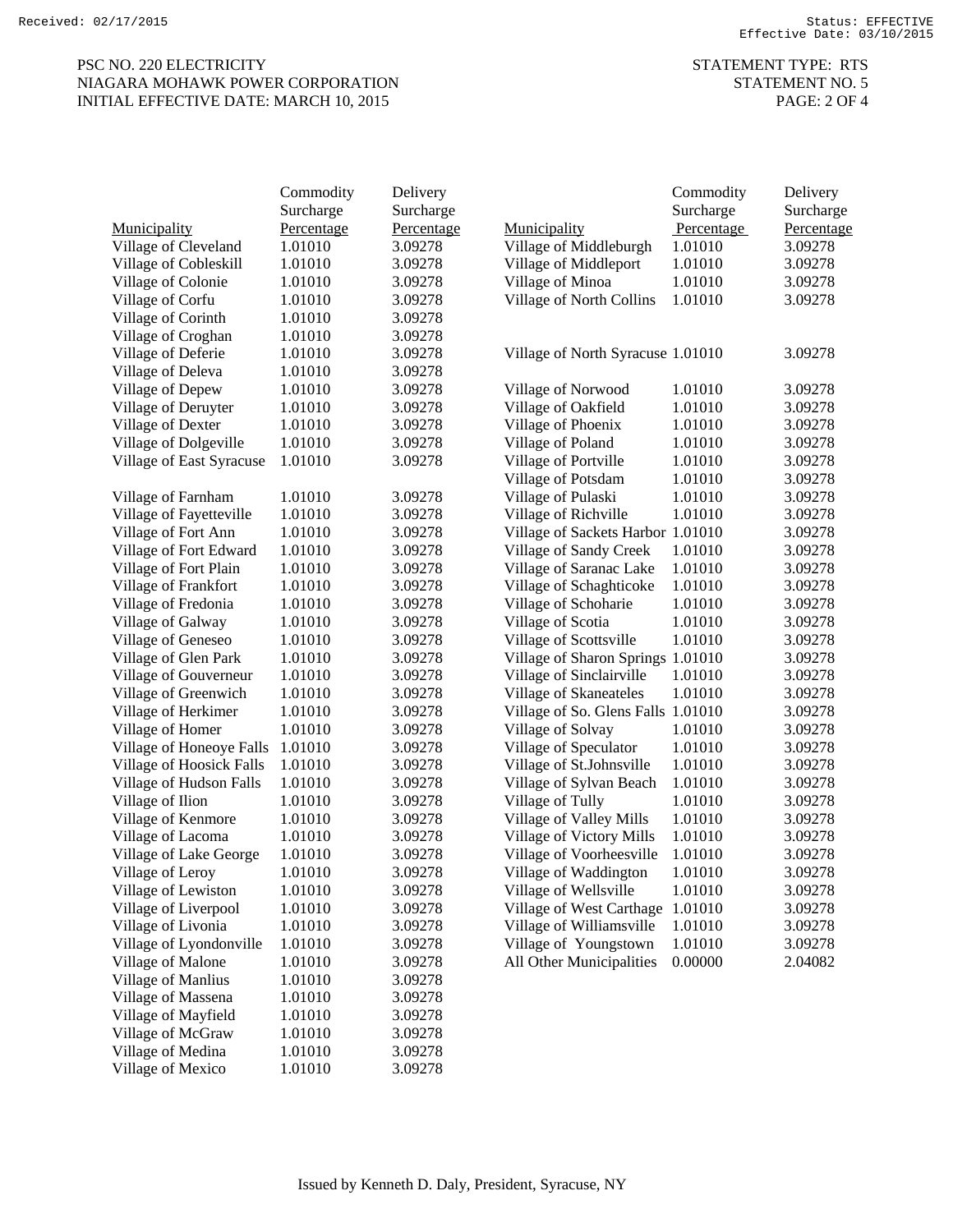## PSC NO. 220 ELECTRICITY STATEMENT TYPE: RTS NIAGARA MOHAWK POWER CORPORATION STATEMENT NO. 5 INITIAL EFFECTIVE DATE: MARCH 10, 2015 PAGE: 3 OF 4

## NIAGARA MOHAWK POWER CORPORATION, d/b/a National Grid STATEMENT OF REVENUE TAX SURCHARGES APPLICABLE TO NON-RESIDENTIAL CUSTOMERS AS DEFINED IN SECTION 1105-A, ARTICLE 28 OF THE NEW YORK STATE TAX LAW

The rates and charges for non-residential service under P.S.C. No. 220 Electricity on commodity and delivery revenue shall be increased by multiplying the total of such rates and charges by the following percentage pursuant to General Information Rule 32 of P.S.C. No. 220 Electricity.

| Municipality                    | Commodity<br>Surcharge<br>Percentage | Delivery<br>Surcharge<br>Percentage | Municipality                      | Commodity<br>Surcharge<br>Percentage | Delivery<br>Surcharge<br>Percentage |
|---------------------------------|--------------------------------------|-------------------------------------|-----------------------------------|--------------------------------------|-------------------------------------|
| City of Albany                  | 1.01010                              | 1.01010                             | Village of Albion                 | 1.01010                              | 1.01010                             |
| City of Amsterdam               | 1.01010                              | 1.01010                             | Village of Adams                  | 1.01010                              | 1.01010                             |
| City of Batavia                 | 1.01010                              | 1.01010                             | Village of Alexandria Bay 1.01010 |                                      | 1.01010                             |
| City of Buffalo                 | 3.09278                              | 3.09278                             | Village of Allegany               | 1.01010                              | 1.01010                             |
| <b>City of Cohoes</b>           | 1.01010                              | 1.01010                             | Village of Altamont               | 1.01010                              | 1.01010                             |
| City of Cortland                | 1.01010                              | 1.01010                             |                                   |                                      |                                     |
| City of Dunkirk                 | 1.01010                              | 1.01010                             | Village of Angola                 | 1.01010                              | 1.01010                             |
| City of Fulton                  | 1.01010                              | 1.01010                             | Village of Attica                 | 1.01010                              | 1.01010                             |
| City of Glens Falls             | 1.01010                              | 1.01010                             | Village of Avon                   | 1.01010                              | 1.01010                             |
| City of Gloversville            | 1.01010                              | 1.01010                             | Village of Baldwinsville          | 1.01010                              | 1.01010                             |
| City of Hudson                  | 1.01010                              | 1.01010                             | Village of Balston Spa            | 1.01010                              | 1.01010                             |
| City of Johnstown               | 1.01010                              | 1.01010                             | Village of Barker                 | 1.01010                              | 1.01010                             |
| City of Lackawana               | 1.01010                              | 1.01010                             | Village of Black River            | 1.01010                              | 1.01010                             |
| City of Little Falls            | 1.01010                              | 1.01010                             | Village of Blasdell               | 1.01010                              | 1.01010                             |
| City of Niagara Falls           | 1.01010                              | 1.01010                             | Village of Brockport              | 1.01010                              | 1.01010                             |
| City of North Tonawanda 1.01010 |                                      | 1.01010                             | Village of Brownville             | 1.01010                              | 1.01010                             |
| City of Ogdensburg              | 1.01010                              | 1.01010                             | Village of Caledonia              | 1.01010                              | 1.01010                             |
| City of Olean                   | 1.01010                              | 1.01010                             | Village of Camden                 | 1.01010                              | 1.01010                             |
| City of Oneida                  | 1.01010                              | 1.01010                             | Village of Camillus               | 1.01010                              | 1.01010                             |
| City of Oswego                  | 1.01010                              | 1.01010                             | Village of Canajoharie            | 1.01010                              | 1.01010                             |
| City of Rensselaer              | 1.01010                              | 1.01010                             | Village of Canastota              | 1.01010                              | 1.01010                             |
| City of Rome                    | 1.01010                              | 1.01010                             | Village of Canton                 | 1.01010                              | 1.01010                             |
| City of Saratoga                |                                      |                                     | Village of Carthage               | 1.01010                              | 1.01010                             |
| Springs                         | 1.01010                              | 1.01010                             | Village of Castleton              |                                      |                                     |
| City of Schenectady             | 1.01010                              | 1.01010                             | On-Hudson                         | 1.01010                              | 1.01010                             |
| City of Syracuse                | 1.01010                              | 1.01010                             | Village of Cattaraugus            | 1.01010                              | 1.01010                             |
| City of Tonawanda               | 1.01010                              | 1.01010                             | Village of Cazenovia              | 1.01010                              | 1.01010                             |
| City of Troy                    | 1.01010                              | 1.01010                             | Village of Central Square         | 1.01010                              | 1.01010                             |
| City of Utica                   | 1.01010                              | 1.01010                             | Village of Chaumont               | 1.01010                              | 1.01010                             |
| City of Watertown               | 1.01010                              | 1.01010                             | Village of Chittenango            | 1.01010                              | 1.01010                             |
| City of Watervliet              | 1.01010                              | 1.01010                             | Village of Clayton                | 1.01010                              | 1.01010                             |
|                                 |                                      |                                     | Village of Clayville              | 1.01010                              | 1.01010                             |